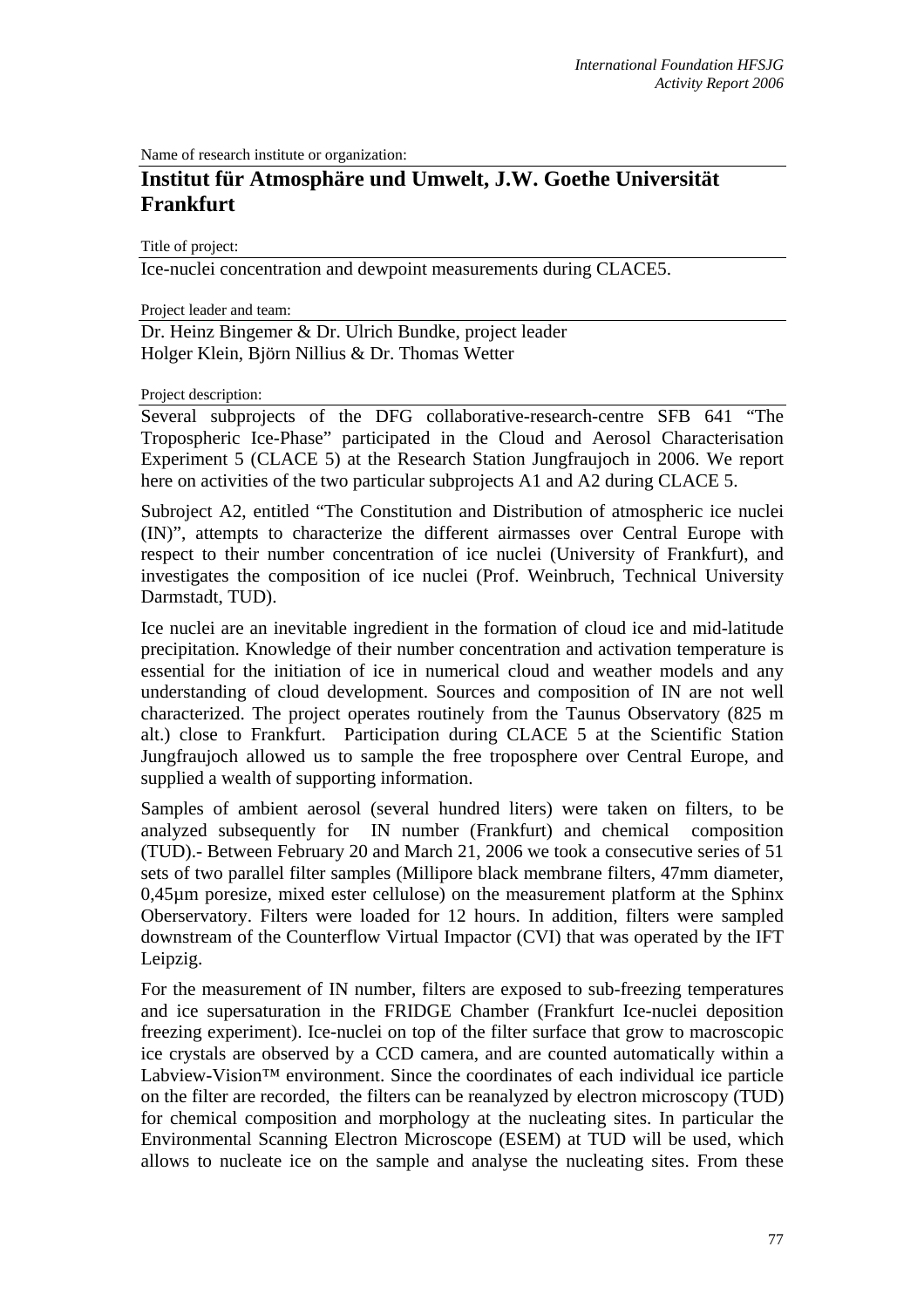analyses we hope to gain information on the anthropogenic and natural sources of ice nuclei. The processing of the samples from CLACE 5 is not yet finished.

Within the second subproject A1 "Development of a fast ice nucleus (IN) counter", we have tested during CLACE 5 at the Scientific Station Jungfraujoch a new Frostand Dew Point Hygrometer. This sensor will be applied to measure dewpoint and supersaturation both in the atmosphere and in the Fast Ice Nucleation Chamber (FINCH) that is currently under development within SFB 641. We have recently developed this dew point measurement system on the basis of a dew-sensor chip originating from the CIS-Institute, Erfurt, Germany. In contrast to commercially available instruments, this system is small, fast and able to measure in water super saturated surroundings with a high precision. After the first tests at the AIDA Chamber in Karlsruhe, Germany and during the CLACE 5 campaign this dewpoint sensor has been integrated into the FINCH IN counter and in the airborne Passive Airflow Dewpoint Detection AssemblY (PADDY) first flown in a Learjet wingpod during the CIRRUS III campaign, in November 2006.

Key words:

Ice nuclei, tropospheric ice phase

Internet data bases: http://www.sfb641.uni-frankfurt.de

Collaborating partners/networks:

Johannes Gutenberg-Universität, Mainz Technische Universität, Darmstadt

Scientific publications and public outreach 2006:

## **Conference papers**

Bundke, U. et al., The FRIDGE Frankfurt "In Deposition freezinG Experiment", Proceedings of the IAC2006, Page 1437

U. Bundke, H. Bingemer, T. Wetter, B. Nillius, R. Jaenicke, The FINCH (Frankfurt Ice Nuclei Chamber) Counter - new developments and first measurements. Proceedings of the IAC2006 (p.1350)

Nillius, B., R. Jaenicke, H. Bingemer, T. Wetter, U. Bundke, Model calculations and characterisation of the fast ice nucleus counter FINCH. Proceedings of the IAC 2006 p.1436

## **Theses**

Kleiin, Holger, PhD Theses: "Die Konzentrationen von Eiskeimen in Mitteleuropäischen Luftmassen" in preparation 2007.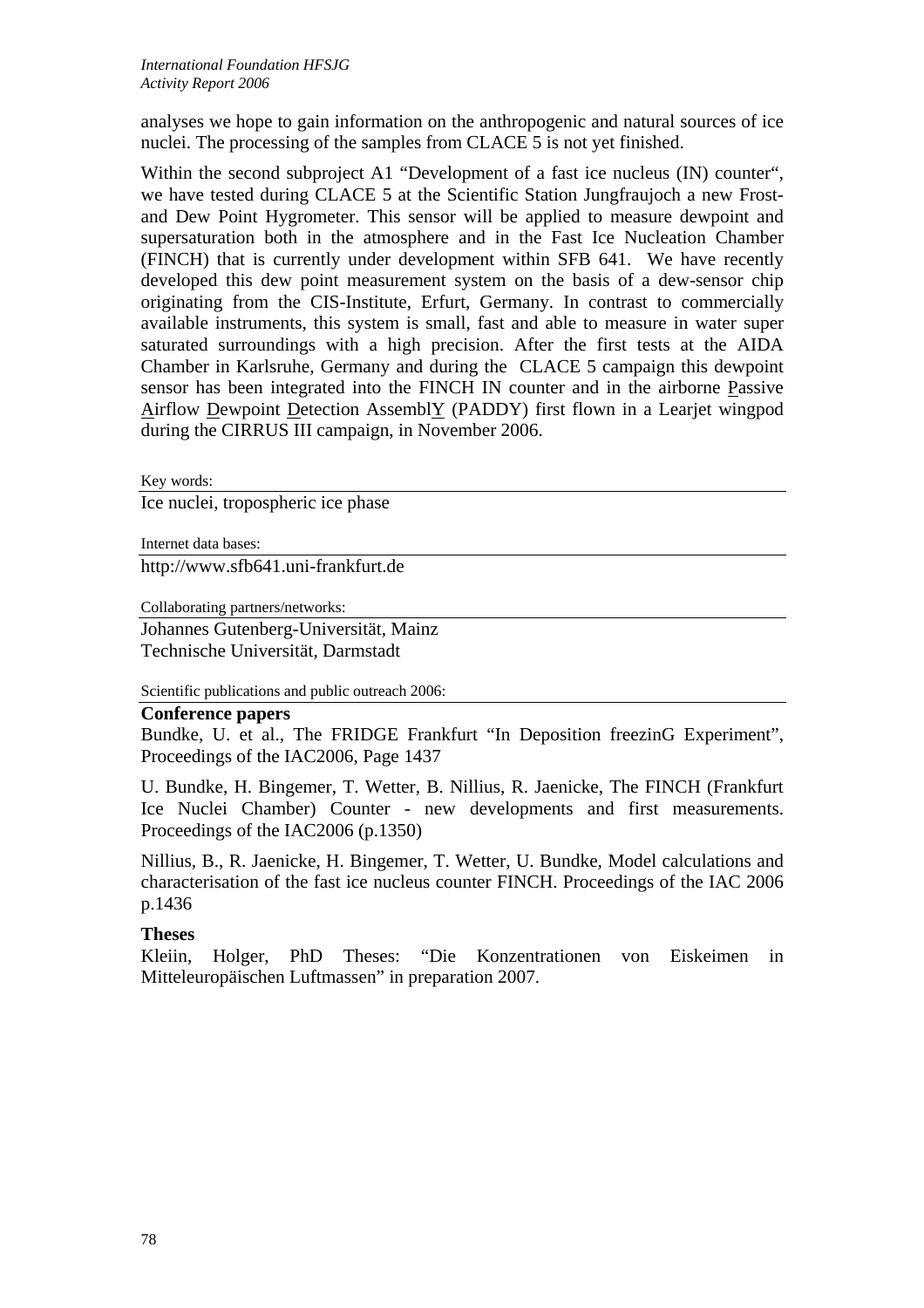Address:

Institut für Atmosphäre und Umwelt J.W. Goethe Universität Frankfurt/Main Georg-Voigt-Str. 14 60325 Frankfurt/Main

Contacts:

Dr. Heinz Bingemer Tel.: +49 69 798-28463 Fax: +49 69 798-28331 e-mail: bingemer@meteor.uni-frankfurt.de

Dr. Ulrich Bundke Tel.: +49 69 798-22458 Fax: +49 69 798-28331 e-mail: bundke@meteor.uni-frankfurt.de

URL: http://www.sfb641.uni-frankfurt.de